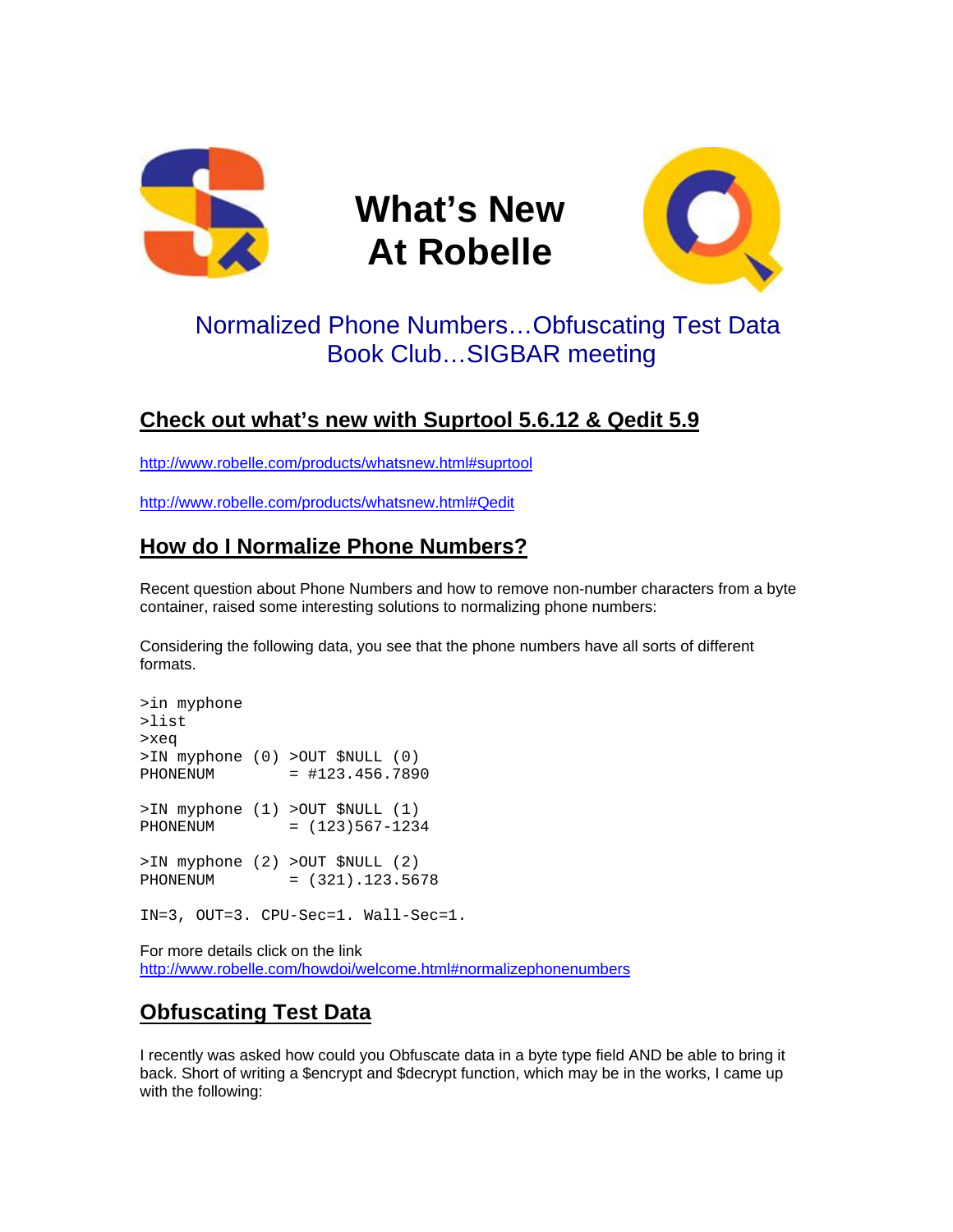#### Note the Product-desc field:

/RUN SUPRTOOL.PUB.ROBELLE

```
SUPRTOOL/Copyright Robelle Solutions Technology Inc. 1981-2014. 
(Version 5.6.12 Internal) MON, APR 7, 2014, 3:46 PM Type H for 
help. 
>BASE STORE,5,READER 
>GET M-PRODUCT 
>LIST 
>XEQ 
>GET M-PRODUCT (4) >OUT $NULL (0) 
PRODUCT-DESC = Skil 3/8" Variable Speed Drill 
PRODUCT-MODEL = #6523 PRODUCT-NO = 50531501 
>GET M-PRODUCT (39) >OUT $NULL (1) 
PRODUCT-DESC = B&D Router 
PRODUCT-MODEL = #7613-04 PRODUCT-NO = 50522001 
>GET M-PRODUCT (49) >OUT $NULL (2) 
PRODUCT-DESC = Skil Var. Sp. Auto-Scroll Saw 
PRODUCT-MODEL = #4560 PRODUCT-NO
>GET M-PRODUCT (50) >OUT $NULL (3) 
PRODUCT-DESC = Skil 8 1/2" Circular Saw 
PRODUCT-MODEL = #5665 PRODUCT-NO = 50532501 
>GET M-PRODUCT (52) >OUT $NULL (4) 
PRODUCT-DESC = B&D Cordless Screwdriver 
PRODUCT-MODEL = #9018-04 PRODUCT-NO = 50521001 
>GET M-PRODUCT (103) >OUT $NULL (5) 
PRODUCT-DESC = Makita 8 1/4" Circular Saw 
PRODUCT-MODEL = #5008NB PRODUCT-NO = 50512501 
>GET M-PRODUCT (146) >OUT $NULL (6) 
PRODUCT-DESC = B&D Variable Speed Jig Saw 
PRODUCT-MODEL = #7548-04 PRODUCT-NO
>GET M-PRODUCT (164) >OUT $NULL (7) 
PRODUCT-DESC = Makita 1/2" Router 
                             PRODUCT-NO = 50512001
>GET M-PRODUCT (171) >OUT $NULL (8) 
PRODUCT-DESC = Makita 3/8" Var. Speed Drill 
PRODUCT-MODEL = #DP3730 PRODUCT-NO = 50511501 
>GET M-PRODUCT (221) >OUT $NULL (9) 
PRODUCT-DESC = Skil Router<br>PRODUCT-MODEL = #1835
                             PRODUCT-NO = 50532001
>GET M-PRODUCT (231) >OUT $NULL (10) 
PRODUCT-DESC = B&D 7 1/4" Circular Saw 
PRODUCT-MODEL = #5728 PRODUCT-NO = 50522501 
>GET M-PRODUCT (241) >OUT $NULL (11) 
PRODUCT-DESC = B&D 3/8" Variable Speed Drill
```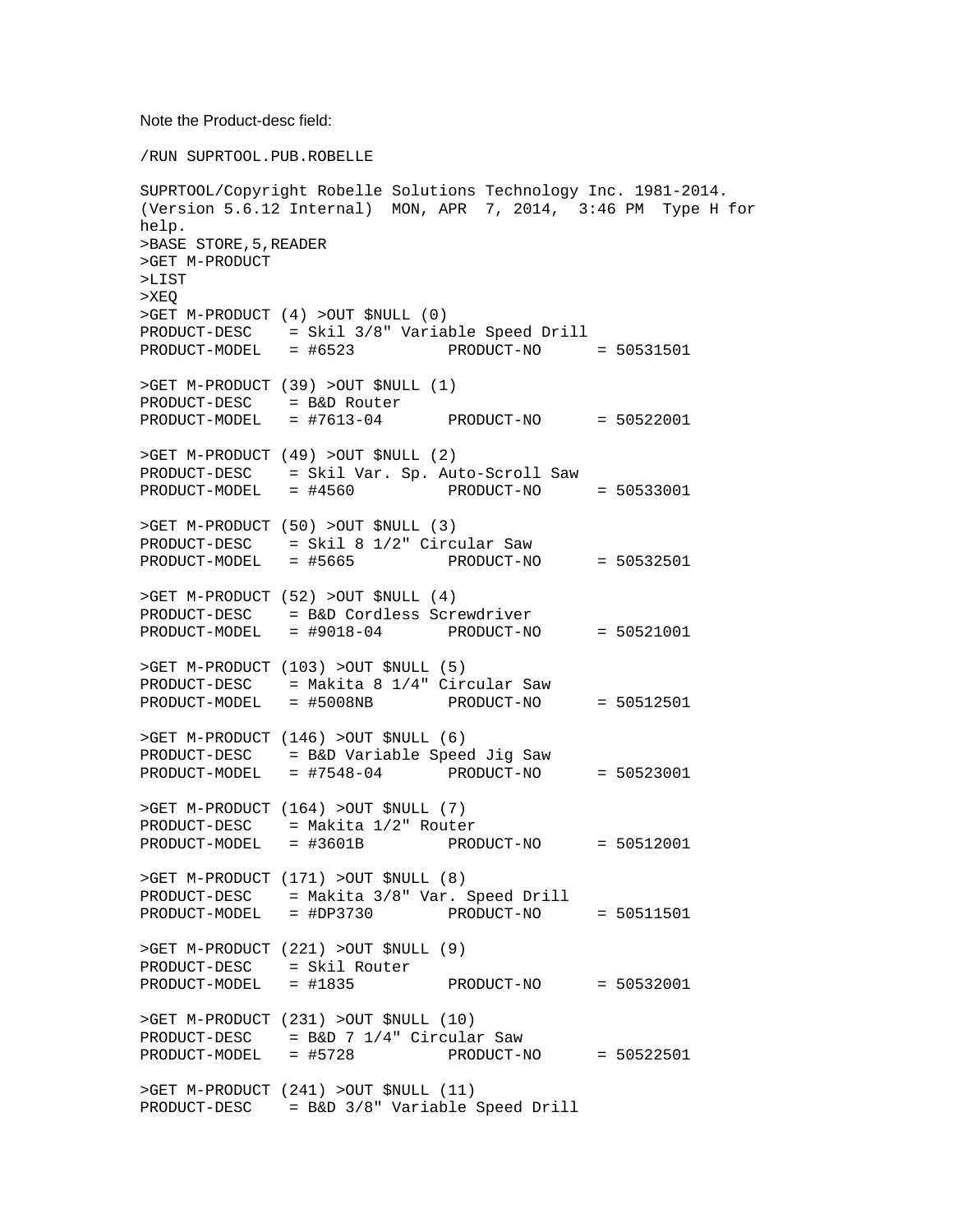PRODUCT-MODEL = #P1149 PRODUCT-NO = 50521501 >GET M-PRODUCT (243) >OUT \$NULL (12) PRODUCT-DESC = Makita 1" Jig Saw PRODUCT-MODEL = #4300 BV PRODUCT-NO = 50513001 IN=13, OUT=13. CPU-Sec=1. Wall-Sec=1.

For more details click on the link <http://www.robelle.com/howdoi/welcome.html#obfiscatingdata>

#### **HP 3000 Reunion in London**

About 20 veterans of the HP 3000 universe met for a reunion in London June  $12<sup>th</sup>$  at Dirty Dicks Pub. Bob Green flew the flag for Robelle. He reported:

"It was great to catch up with 3000 colleagues from around the world: Steve Cooper, Dave Wiseman, Brian Duncombe, Kim Leeper, Brad Tashenberg, the Nutsfords and many more (about 20 in all). We exchanged notes on the current state of the machine, especially the new emulator and discovered what each of us was doing. An amazing number of people are still doing the same thing: helping customers with their IT concerns. But in reality, most of the time was spent swapping war stories from the past, which was great fun. Here are some photos from the party. Everyone is older, but perhaps you will remember some of them:"



Dirty Dicks Pub Brian Duncombe Steve & Kim The Nutsfords Bob Green

#### **Robelle's Book Club**

About five years ago, Fran & I started an informal lunch time discussion group about the books we were reading. We discuss the characters, their motivation, what we find realistic and ridiculous. We are inspired to read books we might not have chosen to read on our own. Over time, our book swap started as friends and former Robellians stopped by for a visit and at the same time, find a good book to read. Often, if they are going on a holiday they will stop by the office for their vacation reading.

A few of the books we have read and discussed are:

[The Cat's Table](https://www.goodreads.com/book/show/11076177-the-cat-s-table?from_search=true) – Michael Ondaatje [The Glass Castle](https://www.goodreads.com/book/show/7445.The_Glass_Castle?from_search=true) & [Half Broke Horses](https://www.goodreads.com/book/show/6366437-half-broke-horses?from_search=true) – Jeannette Walls